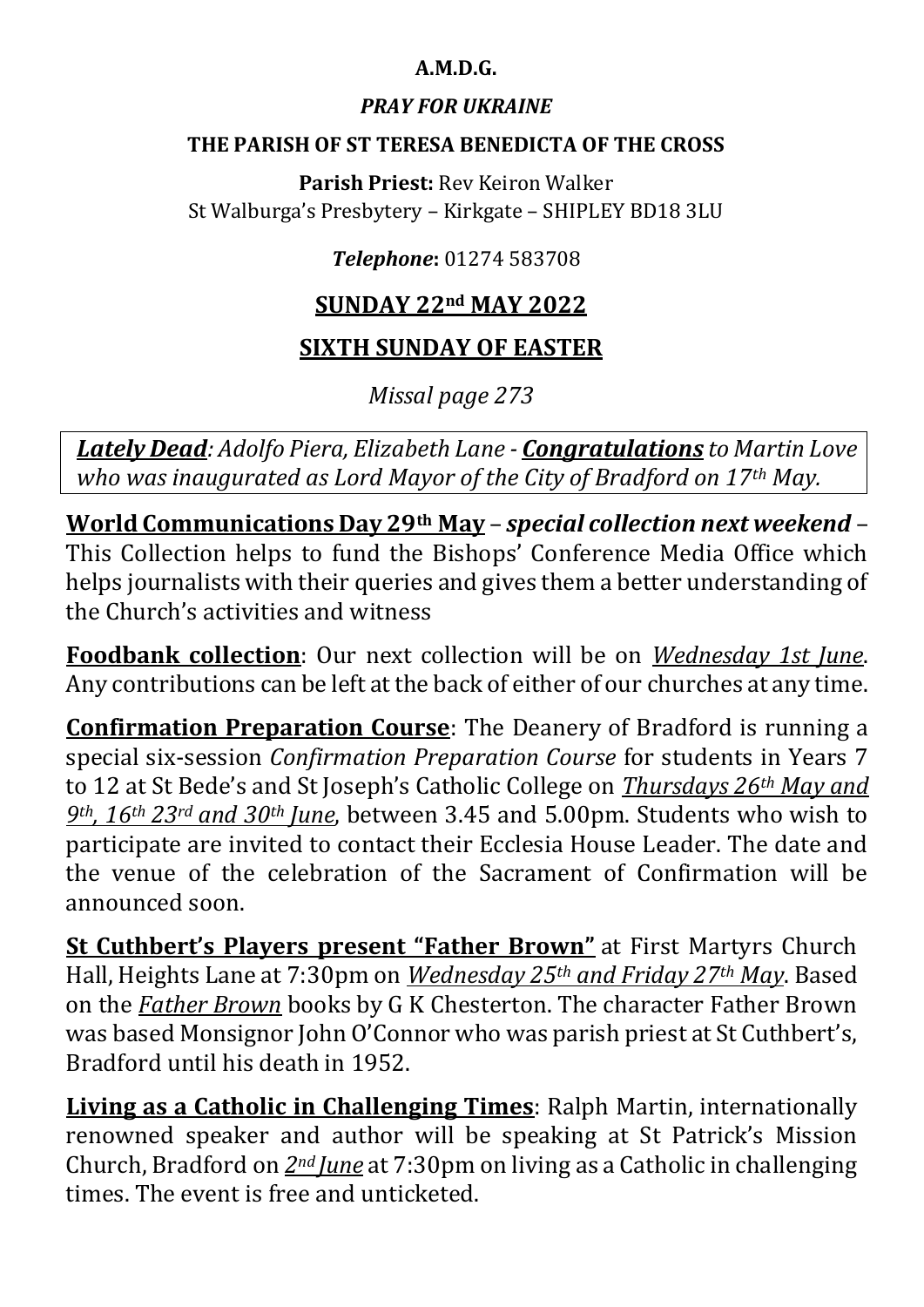**Parish Day Out to Filey**: *Wednesday 13th July*. Cost approx. £30. Come for a lovely day out. Fr. Keiron will say Mass in Filey, then free fun time in Filey & a stop for Fish & Chips on the way home. Coach leaves St. Aidan's at 8.15 a.m. and St. Walburga's at 8.30 a.m. Return approx. 8.p.m. Please ring or email Joanna if you want to come, **by the end of June**. 01274 594835, [joannahighfold@gmail.com](https://d.docs.live.net/4c265d91f62663a1/00%20-%20St%20Teresa%20Benedicta%20of%20the%20Cross/Bulletin/Shared%20Folder/2022/joannahighfold@gmail.com)

**Parish Pilgrimage to Durham**: *Monday 17th October - Thursday 20th October*. Cost approximately £420. We will be staying at Minsteracres Retreat Centre near Durham for 3 nights. Please visit its excellent website [minsteracres.org](https://d.docs.live.net/4c265d91f62663a1/00%20-%20St%20Teresa%20Benedicta%20of%20the%20Cross/Bulletin/Shared%20Folder/2022/minsteracres.org) for more details. The historic buildings of Minsteracres are set in a beautiful 110-acre estate with lovely gardens and a famous avenue of 200-year-old giant redwood trees. We will visit Durham, and its wonderful Cathedral and follow in the footsteps of some of our great Northern Saints Cuthbert, Bede, Hilda, Godric, and others. We will also visit the historic market town of Hexham. On our way home we hope to visit Whitby and learn more of St. Hilda. If you are interested, please contact Joanna 01274 594835, [joannahighfold@gmail.com](https://d.docs.live.net/4c265d91f62663a1/00%20-%20St%20Teresa%20Benedicta%20of%20the%20Cross/Bulletin/Shared%20Folder/2022/joannahighfold@gmail.com) **by the end of June**

**Diocesan Director of Education Vacancy**: The Diocese of Leeds and the Vicariate for Education wish to appoint a practising Catholic to promote and implement the Bishop's vision for Catholic Education within the Diocese. Contact Liam Dowds on 01737 652043 or [ldowds@emmausleadership.me](http://ldowds@emmausleadership.me/) for further details. Closing date: *Monday 6th June* at 12 noon.

The students of St Bede's and St Joseph's Catholic College and St Benedict's Sixth Form invite you to a **Mass of Anointing and Garden Party**, planned, led, and served by our Year 10 and Year 12 students, as part of their pilgrimage-at-home week '*The School of the Lord's Service*'. This invitation is for all the parishioners across the Deanery, especially those who are ill or struggling at this time. *Friday 15th July* 12:00 noon at St Walburga's. If you would like to attend or are willing to support the event in any way *(particularly in transporting sick or housebound guests to St Walburga's)* please contact Madeline Woods, Lay Chaplain, to book your place - [mwoods@sbsj.co.uk](mailto:mwoods@sbsj.co.uk) - 01274941941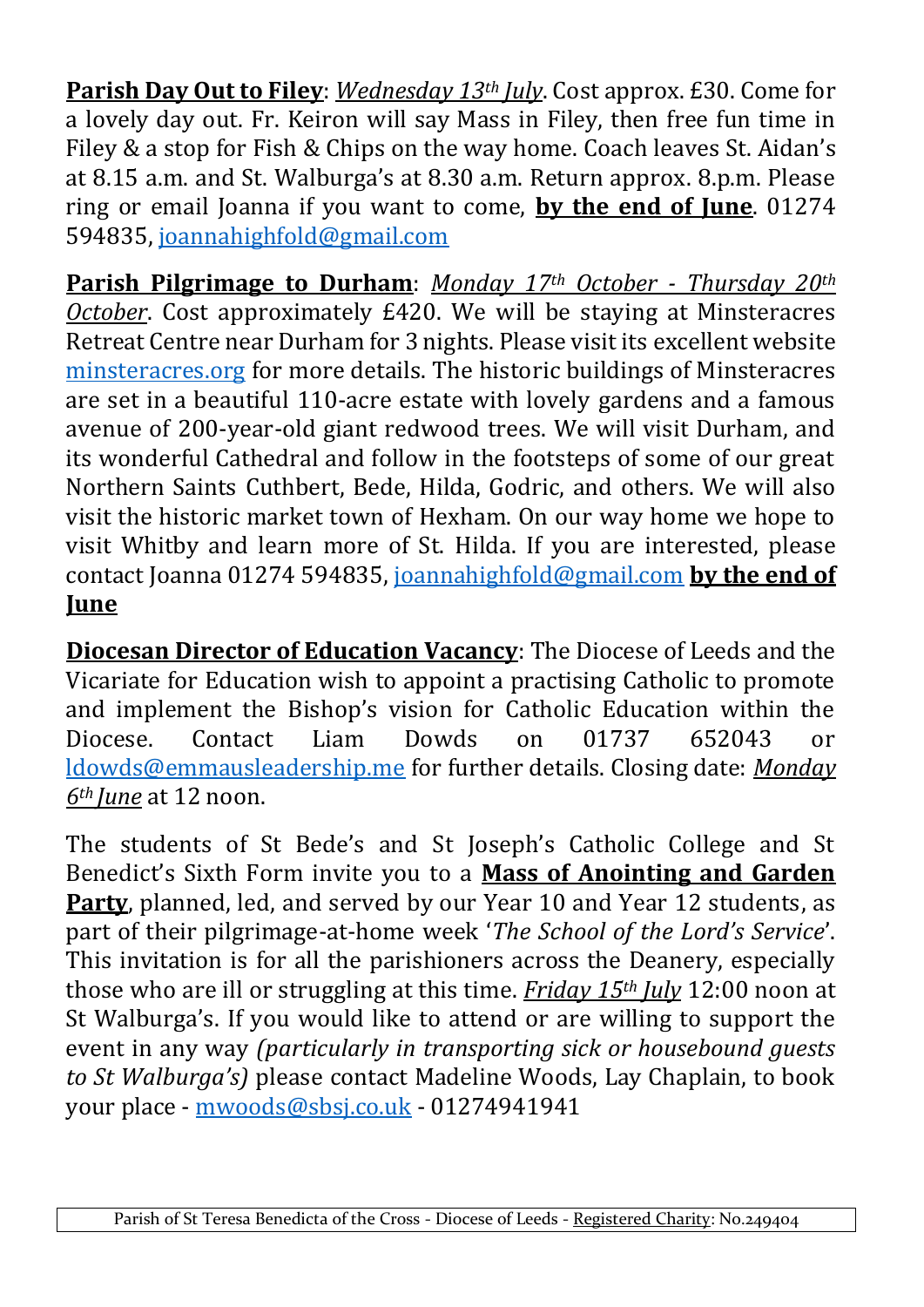**Book Club**: the ZOOM Book Club will take place on *Tuesday 31 May 7- 8pm*: Silence and Honey Cakes: The Wisdom of the Desert, by Rowan Williams (£7.99), led by Mrs. Helen Edwards. To book a place, please email: [gregory.stacey@dioceseofleeds.org.uk](mailto:gregory.stacey@dioceseofleeds.org.uk)

**Revelation:** The Youth Service's monthly youth event for young people in Years 8-13 takes place on *Thursday 9th June*, Hinsley Hall, 5:30-7:30pm. An evening of prayer, music, games, fellowship and more as we focus on the theme of 'Empowered.' For further information, email [youth@dioceseofleeds.org.uk](mailto:youth@dioceseofleeds.org.uk)

**Covid-19** be mindful of members of the congregation who feel vulnerable. We recommend that you continue to wear masks and sanitise your hands on entry and exit.

| A Prayer for Ukraine                                        |  |  |
|-------------------------------------------------------------|--|--|
| Loving God,                                                 |  |  |
| We pray for the people of Ukraine,                          |  |  |
| for all those suffering or afraid,                          |  |  |
| that you will be close to them and protect them.            |  |  |
| We pray for world leaders,                                  |  |  |
| for compassion, strength and wisdom to guide their choices. |  |  |
| We pray for the world                                       |  |  |
| that in this moment of crisis.                              |  |  |
| we may reach out in solidarity                              |  |  |
| to our brothers and sisters in need.                        |  |  |
| May we walk in your ways                                    |  |  |
| so that peace and justice                                   |  |  |
| become a reality for the people of Ukraine                  |  |  |
| and for all the world. Amen.                                |  |  |

Parish Administrator: Nick Connor email: [office.stteresabenedicta@dioceseofleeds.org.uk](mailto:office.stteresabenedicta@dioceseofleeds.org.uk) Website: [http://www.stteresabenedicta.org/](https://l.facebook.com/l.php?u=http%3A%2F%2Fwww.stteresabenedicta.org%2F%3Ffbclid%3DIwAR3mrFRWjiZtQbSg_C_s8hbJJ-btsgTWzwEsMIBzZNhLPVSp95ld20JgiLE&h=AT37lkP6ds2Ho_escAF2mGR6jmEPK-E8gGIMp9Tyf3uN4FFXrMZYfaCXutVp3rQ7tH4WBE0fqPMXDfMzO4XH5-k_JXOs4Jc6uY2v6Hka4_kw0HSUtzz5fGcQDOoQbGf1apE) Maintenance Co-ordinator: Peter Smith petesplalace@gmail.com Parish Safeguarding: Nick Buck 01274 593030 To hire St Aidan's Hall email: *StAidans.ParishHall@gmail.com* Headteacher of St Walburga's School (01274 531102): Mrs E. Fearnley Head of School of St Anthony's School (01274 592738): Mr A. Wilkinson

Parish of St Teresa Benedicta of the Cross - Diocese of Leeds - Registered Charity: No.249404